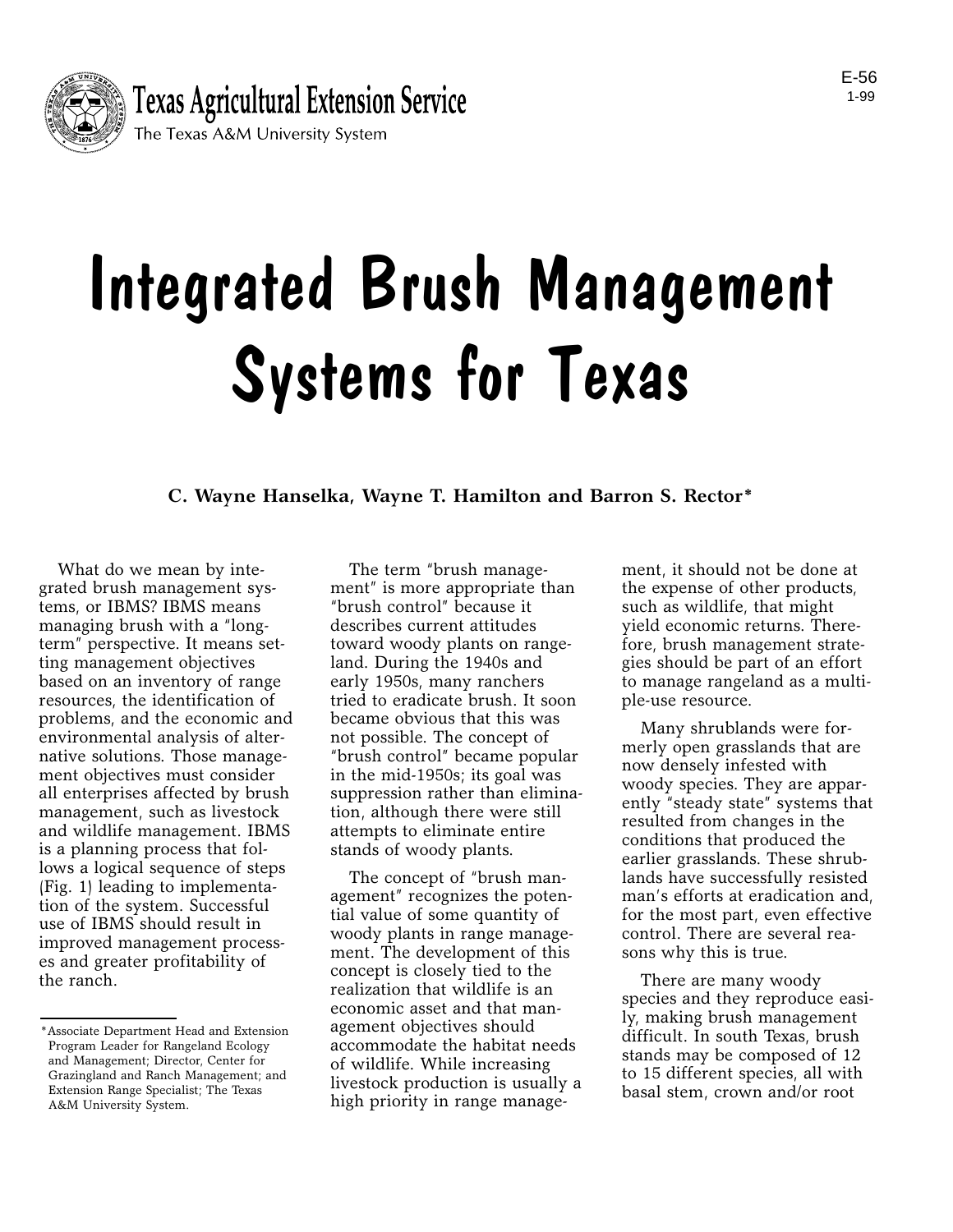

**Figure 1. Diagram of the IBMS planning system.**

resprouting potential. The mix of brush species within stands varies in different regions of Texas.

The differences in resource potential and desired level of management vary widely among ranches. Thus, it is unlikely that generalized "prescriptions" are possible, or that any two brush management programs should be exactly the same. Moreover, brush management programs must be economically viable. Control methods can be justified only if their cost is recovered over a reasonable period of time.

Effective brush management uses technology from a number of disciplines, including range management, wildlife biology, animal science and economics. Other disciplines such as recreation and tourism sciences also may be needed to address the potential for ecotourism or other range-related activities. In 1981, a group of Texas Agricultural Experiment Station scientists and Extension specialists with similar concerns for management of south Texas rangelands, but with different areas of expertise, formed an IBMS work group. Their perspective and recommendations are the basis for this bulletin.

# Brush - Is There A Problem?

The first step in considering brush management strategies is to determine if a problem exists. "Brush" has often been described as a dense growth of bushes, shrubs and small trees. There is little question that brush has increased in density and distribution in areas that were once open grasslands. (Some land management practices have contributed to brush invasion.) Where this has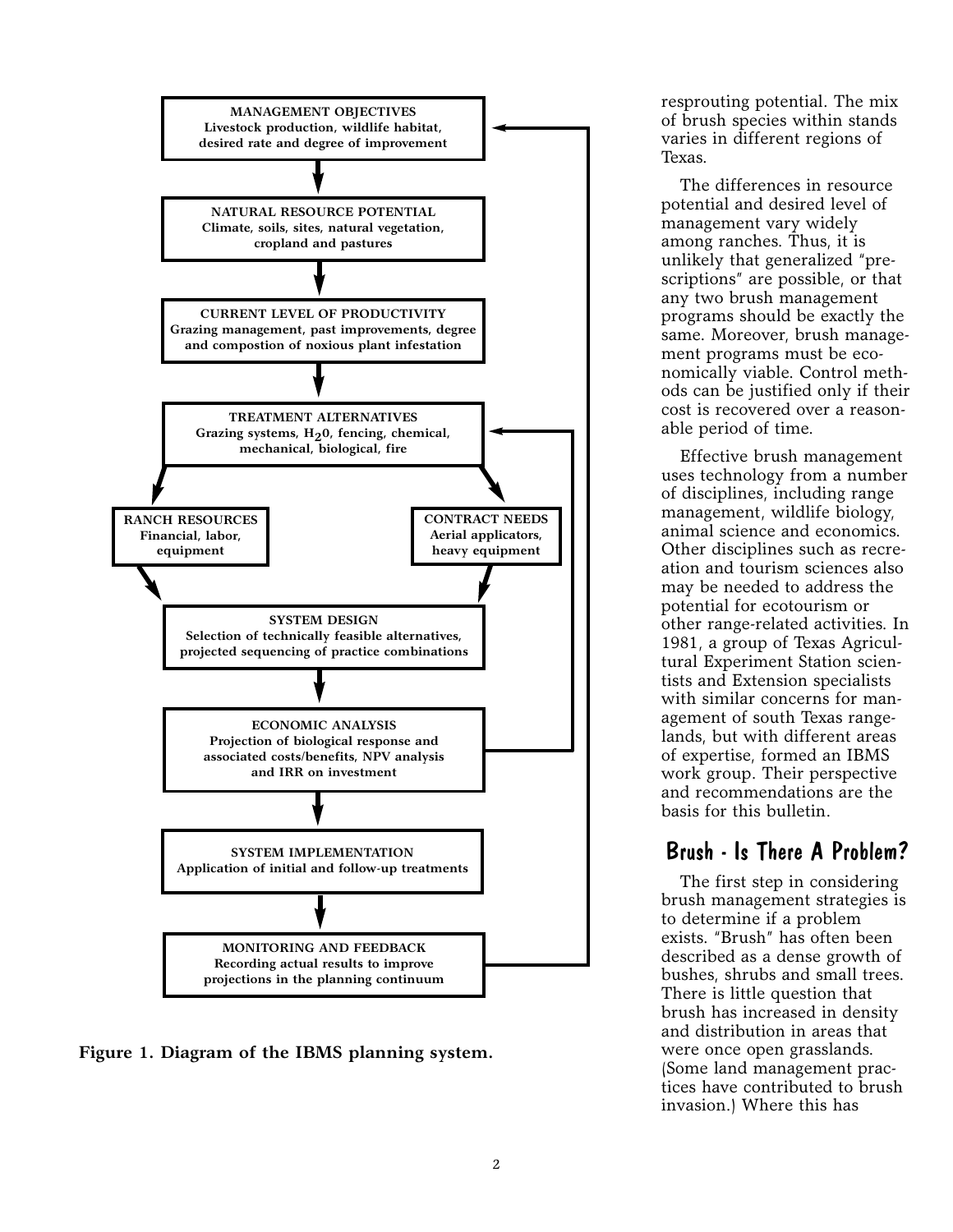occurred, brush plants are usually labelled as pests.

Managers often describe any plants that reduce forage availability to livestock as brush or weeds. However, cattle and other livestock species are exotic, introduced animals, and it must be realized that although many native rangeland plants have no value for livestock production in a typical ranching environment, these plants are essential to the survival of native wildlife, including game, non-game animals, birds and even insects. Brush species provide wildlife with food, water, shelter and nesting cover.

The value of a plant, then, often lies in the eyes of the beholder, and brushy plants may not always be pests. Certainly brush competes with forage for water, and shading by brush over a long period can change the forage species composition from warm-season grasses, valued for livestock production, to cool-season grasses that grow beneath the canopy. However, cool-season grasses also can be an asset. They can be grazed in the winter to reduce supplemental feed expenses.

Other ecological shifts that may occur when brush invades grassland can be beneficial. Brush stands alter the environment underneath their canopy and may provide a more nutrient rich environment for other plants. Deep-growing roots can bring minerals to the soil surface where other plants may benefit through the recycling of leaf litter. Stands of plants with thorns or barriers to grazing, such as prickly pear, protect desireable, sensitive plants growing within them. Such protected areas allow these plants

to survive as future seed sources. Desirable woody plants also often grow inside the protective canopy of spiny plants.

Brush also may increase the price of land being sold for rural and suburban development. In fact, acreages cleared of all brush may sell for 60 percent less than land where the brush was left intact because developers, builders and future buyers value an aesthetically pleasing view. So in dealing with brush, it is wise to consider how the future value of a property may be affected.

Some woody plants have value other than for grazing, shade or aesthetic value. Honey mesquite, for example, can be cut for firewood, bar-b-que chips, wood for making charcoal and fine heart wood for making expensive furniture.

Brush often occurs in mixed stands, and it is necessary to identify the individual brush species when deciding whether or not there is a problem. Simply classifying the plants as brush limits any understanding of their value or of the techniques and strategies needed to manage the area.

## Developing and Implementing an IBMS

If a brush problem is identified, then a logical plan for addressing the problem can be developed. These are the steps in developing and implementing an IBMS.

## **1. Setting Objectives**

The IBMS planning process should begin with identifying the general objectives of ranch management. These might include increasing forage production and carrying capacity of the range, realizing income from a wildlife-related enterprise, or preserving the future value of the property. Specific objectives are determined after conducting a comprehensive inventory of soil and vegetation resources, projecting the responses of those resources to treatment alternatives, and considering what effects those treatment alternatives will have on livestock, wildlife and related ranch programs. Treatment alternatives have different input costs, follow-up maintenance requirements, and predicted economic performance. Each also will affect the appearance of the land in a different way.

#### **2. Conducting an Inventory**

Range sites are areas of the landscape with different production potentials. Conducting an inventory of the resources on each range site is an essential element of the planning process. Managers should have an accurate picture of the brush species composition and distribution for each range site, the current and potential level of forage production, the characteristics of the land (terrain, contour, rainfall, soils, etc.), the wildlife species that are present and what their needs are, and the kind and number of domestic animals that will use the land. Brush species have different values according to the planned uses of the range, the ways they respond to control treatment, and their relationships to the production potential of the different kinds of land involved. The most appropriate management strategies are those which produce the best results for the cost, in relation to the planned use and potential of the range site.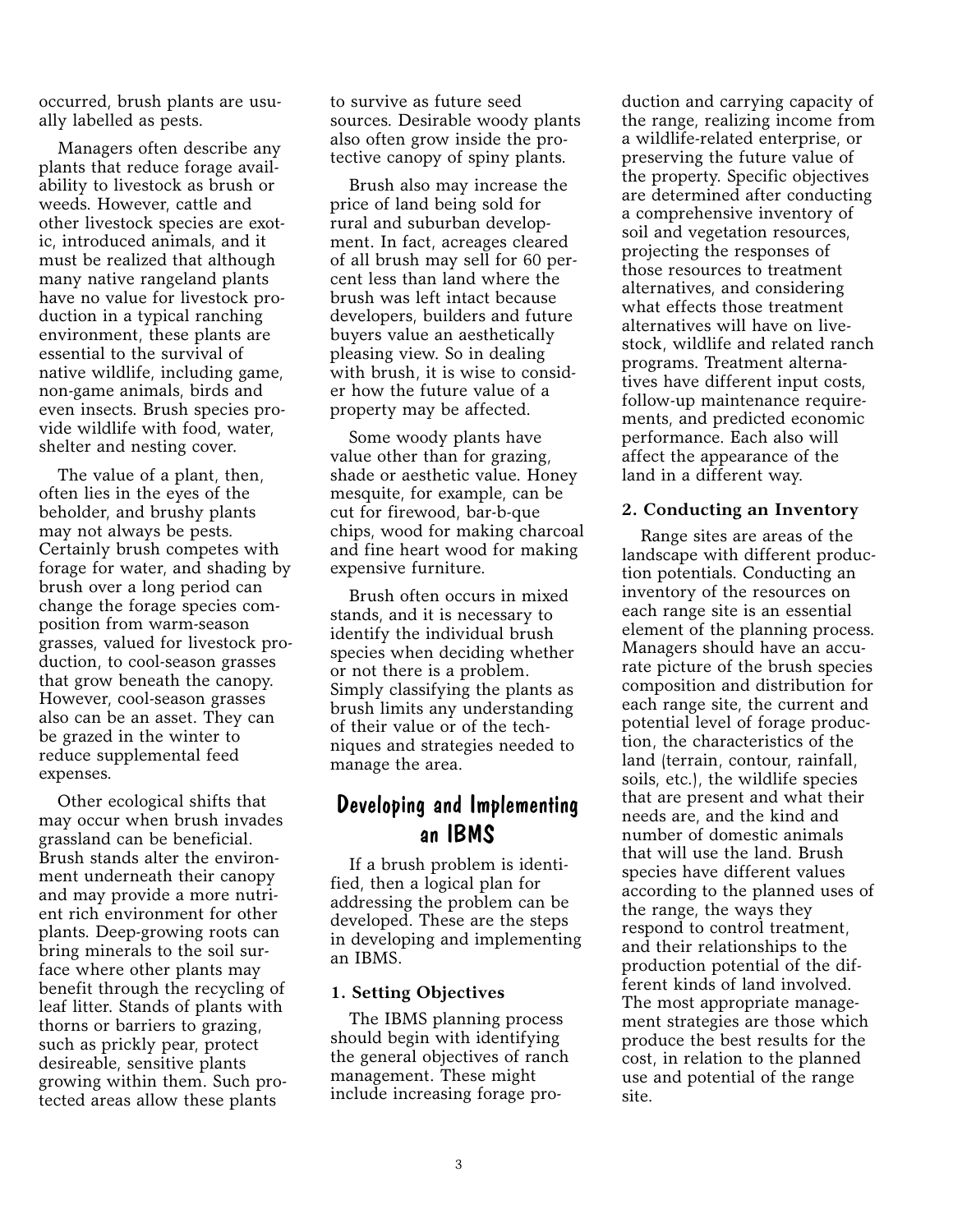#### **3. Considering Alternative Management Strategies**

After the resource inventory, the next step is to identify the most appropriate brush management strategies. To do this, those who plan IBMS must understand the growth habits and reproduction of brush species, the modes-of-action of the various treatment methods, and the ways brush species and more desireable plants will respond to them.

To help ranchers and technicians select the most appropriate brush management practices, the Texas Agricultural Experiment Station and Texas Agricultural Extension Service developed an expert system called EXSEL. It is now available for purchase by the public (further information is on page 6). The user of the system describes a brush management problem and receives technically feasible control alternatives (including chemical, mechanical, and fire) developed by brush and weed management professionals.

## **4. Analyzing the Economics of Treatment**

The IBMS planning process must also analyze the economics of treatment alternatives. This means determining both the time period in which the investment in brush management is to be recovered, and an acceptable rate of return on the investment. Managers should select a discount rate that considers opportunities for alternative investments, as well as the risk factor associated with brush management as compared to other opportunities.

## **5. Improving the System with Feedback**

Once the economic analysis of technically feasible alternatives is completed, the most promising plan can be implemented. Managers should record information about the actual results over time, and use it to improve the future accuracy of the planning process. In this way, IBMS becomes a planning continuum that helps managers make increasingly better decisions.

# Choosing the Best Management Practices

Brush control options include mechanical, chemical, fire and biological methods. These are described in publication B-5004, "Brush Management Methods," available from the Texas Agricultural Extension Service. There is seldom one best method of brush management for any particular ranch or pasture. Brush management is usually more effective and economical when a combination of methods is integrated over a period of several years. Integrated methods, for example, can increase the effectiveness and minimize the use of herbicides. Before selecting a method, feasible alternatives must be evaluated relative to 1) the degree of control expected, 2) their characteristic weaknesses, 3) the expected life of the treatment, 4) possible secondary effects (e.g, increase of a secondary undesirable plant), 5) application requirements, 6) effect on wildlife habitat, 7) cost vs. benefit, and 8) safety.

The method chosen may be applied to individual plants or to large areas, depending on plant densities. If densities are low to moderate it may be more ecologically and economically feasible to treat individual plants. Greater densities may require broadcast methods.

The efficacy of a treatment will depend upon whether it completely kills the growing point of the plant. The growing points are usually located below the soil surface on the base of the stems but just above the first lateral roots. On most brush plants, stems will sprout from this "bud zone" if it is not completely killed.

Treatment methods must be applied in a logical sequence to take advantage of their respective strengths and weaknesses. After the initial reclamation of a pasture, maintenance measures are necessary. Maintenance is that time period when the production benefits of the initial treatment are held near optimum with low-cost secondary treatments. For example, prescribed burning, low-energy grubbing, goating, and individual plant treatments with herbicides can be used to extend the life of initial treatments.

# Integrating Grazing Management Into the System

The goal of brush management is often to encourage desirable forage plants in order to increase livestock carrying capacities and stocking rates. However, improper grazing management after treatment can undermine this goal. The way the land is grazed after treatment affects the response of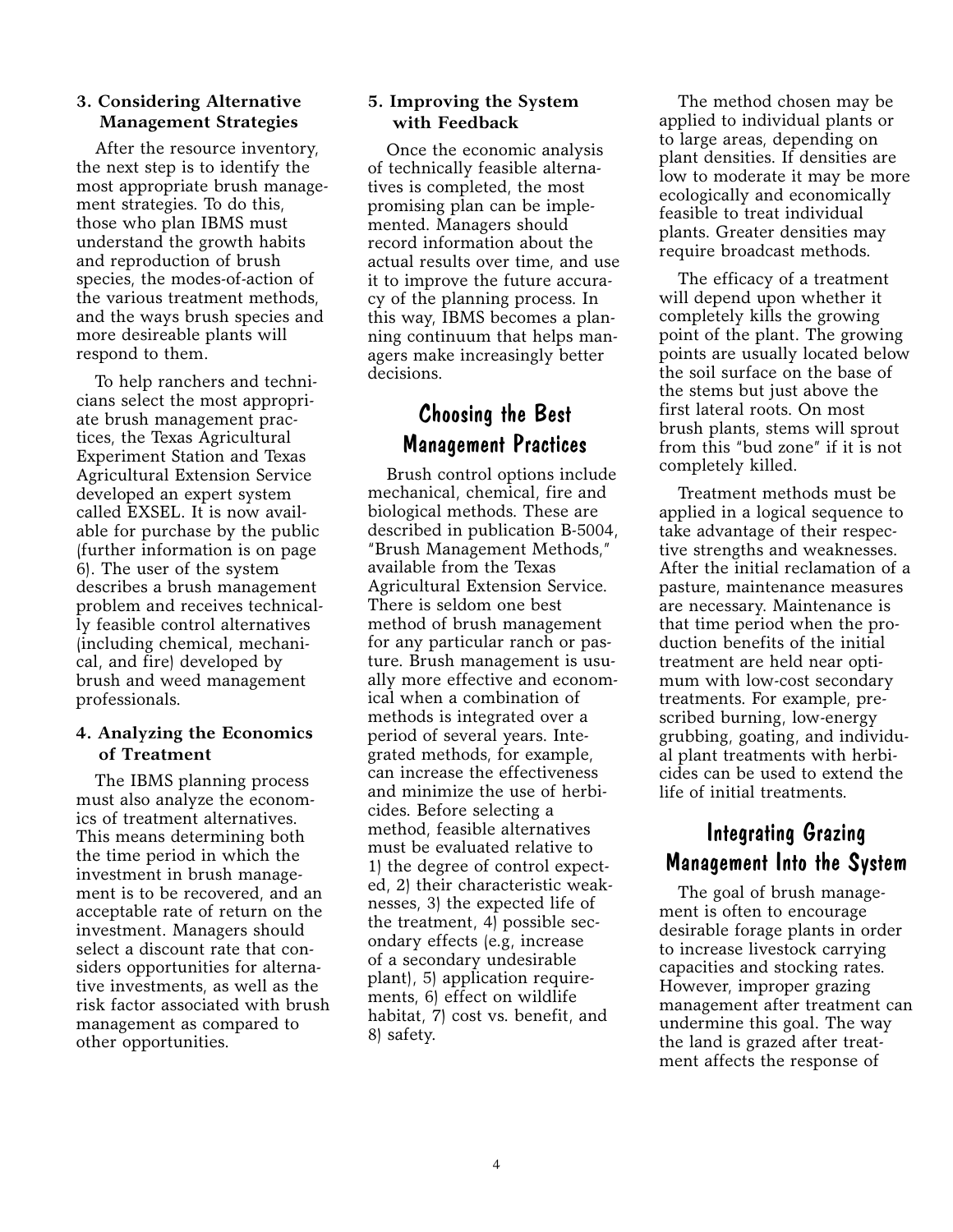plants to treatment and the time required to realize the benefits of treatment. Proper use and rest allow desirable forage plants to thrive and gain a competitive edge over brush. Therefore, grazing often should be deferred after brush management practices.

It would be best if a sound grazing management program could be established before other range improvement practices are attempted. Usually, however, a major investment and management commitment has already been made in a particular grazing system, so that brush management strategies must be incorporated into the existing system. If grazing is generally unstructured, and graze/rest decisions are made on a relatively short-term basis, brush management strategies can be based solely on their efficacy, influence on wildlife habitats, and economics.

The optimum approach to range management is to plan brush management and grazing management simultaneously, because a greater array of management combinations is then possible. These combinations can be evaluated as to their effects on production and their economic feasibility.

The ease with which brush management strategies can be integrated with planned grazing systems over a given time depends on the physical and logistical characteristics of the grazing system. The arrangement of watering locations, the shapes of pasture, the placement of fences, and the locations of corrals and roads may limit treatment alternatives. Other factors such as the number of pastures; the graze/rest sequences used; the flexibility

in moving livestock; the forage's ability to absorb short-term, heavy grazing; the sensitivity of the range to the stocking rate; and the portion of the ranch committed to a structured grazing system will all interact and affect a grazing system's compatibility with long-term brush management strategies.

Post-treatment grazing strategies can be immediate, longterm, or intermittent. Immediate grazing strategies are those adjustments required after a brush control procedure (e.g., deferment after treatment). Long-term strategies promote the growth of more desirable forage species. Intermittent strategies are temporary adjustments to long-term grazing strategies needed to accommodate brush treatments.

When grazing and brush management are planned simultaneously, it is critical that they be compatible. If either system is given priority, the other must be adjusted to fit it within the context of the overall management program. The selection of specific brush management and grazing systems is always determined by ranch objectives and constraints, and by manager preferences.

# Managing Wildlife with Other Resources

Each wildlife species has different habitat requirements that must be accomodated in a brush management system. Some prefer areas of dense brush. Some must have open areas. Most species prefer vegetation patterns in which there are both brushy and open areas. Removing too much brush destroys habitat, but thinning brush or creating patterns of alternating

brushy and open areas can improve wildlife habitat while increasing forage production.

In implementing IBMS, a wildlife manager should design a brush mosaic suitable for the wildlife and the range site, and then treat brush to create and maintain that mosaic.

The first step in wildlife habitat management should be to determine the importance of the area to be treated in relation to the wildlife habitat on the whole ranch. What is the size of the area and what proportion is it of the total ranch area? What is its contribution to wildlife habitat? How will treatment affect its usefulness as wildlife habitat? The cover mosaic established should allow the treated segment to carry its own populations of wild animals, to contribute to the diversity and interspersion of the habitat on the ranch, and to give access for viewing and/or hunting. Where adjacent land already lacks adequate cover, or where the brush being treated acts as a wildlife shelter in a fairly open habitat, treatment should be conservative. If the area to be treated is part of a large region of mature brush thickets, treatment can be more aggressive. In order for treatments to be beneficial to both wildlife and livestock, the following must be considered:

- size and pattern of the area to be treated;
- management options available;
- application methods;
- timing of applications; and
- the presence of endangered species.

Designing a habitat mosaic begins with identifying landscape features with special utili